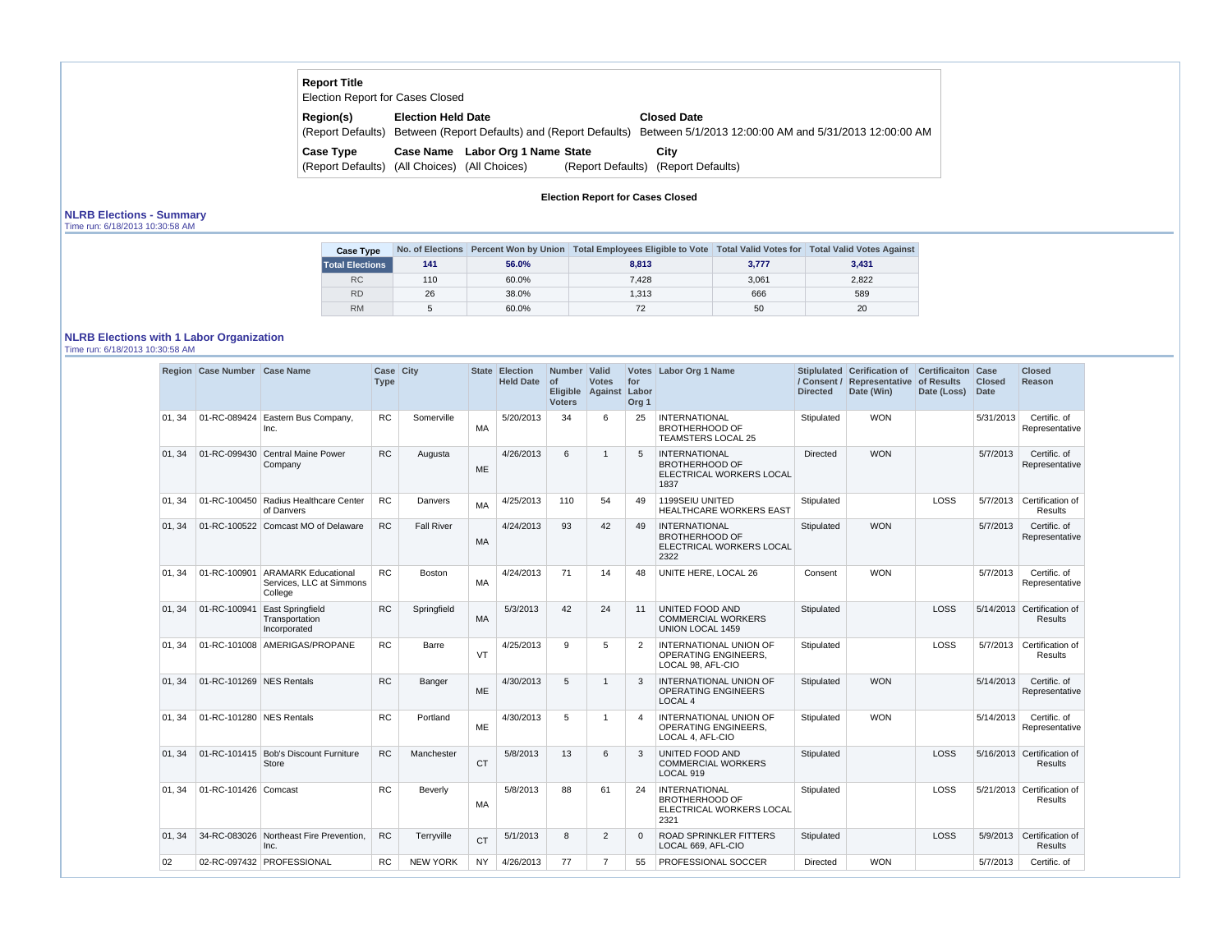|    | Region Case Number Case Name |                                                                                                                            | Case City<br><b>Type</b> |                               |           | State Election<br><b>Held Date</b> | Number Valid<br>of<br><b>Voters</b> | <b>Votes</b><br>Eligible Against Labor | for<br>Org <sub>1</sub> | Votes Labor Org 1 Name                                                                                    | <b>Directed</b> | Stiplulated Cerification of<br>/ Consent / Representative of Results<br>Date (Win) | <b>Certificaiton</b><br>Date (Loss) | Case<br><b>Closed</b><br><b>Date</b> | <b>Closed</b><br>Reason                      |
|----|------------------------------|----------------------------------------------------------------------------------------------------------------------------|--------------------------|-------------------------------|-----------|------------------------------------|-------------------------------------|----------------------------------------|-------------------------|-----------------------------------------------------------------------------------------------------------|-----------------|------------------------------------------------------------------------------------|-------------------------------------|--------------------------------------|----------------------------------------------|
|    |                              | <b>REFEREE</b><br>ORGANIZATION ("PRO")                                                                                     |                          |                               |           |                                    |                                     |                                        |                         | REFEREES ASSOCIATION<br>("PSRA")                                                                          |                 |                                                                                    |                                     |                                      | Representative                               |
| 02 |                              | 02-RC-100998 Visiting Nurse Service of<br><b>New York Choice</b>                                                           | <b>RC</b>                | new york                      | <b>NY</b> | 5/2/2013                           | 194                                 | 128                                    | 51                      | 1199 SEIU HEALTHCARE<br><b>WORKERS EAST</b>                                                               | Stipulated      |                                                                                    | LOSS                                |                                      | 5/13/2013 Certification of<br><b>Results</b> |
| 02 |                              | 02-RC-101955 Hudson Baylor<br>Corporation                                                                                  | <b>RC</b>                | hillburn                      | <b>NY</b> | 5/10/2013                          | 18                                  | 5                                      | 13                      | LOCAL 445 I.B.T.                                                                                          | Stipulated      | <b>WON</b>                                                                         |                                     | 5/20/2013                            | Certific. of<br>Representative               |
| 02 |                              | 02-RC-102102 Prominent Cleaning Corp.                                                                                      | <b>RC</b>                | new york                      | <b>NY</b> | 5/15/2013                          | 10                                  | $\mathbf 0$                            | $\overline{7}$          | <b>WAREHOUSE PRODUCTION</b><br><b>SALES &amp; ALLIED SERVICE</b><br>EMPLOYEES UNION, LOCAL<br>811         | Stipulated      | <b>WON</b>                                                                         |                                     | 5/23/2013                            | Certific. of<br>Representative               |
| 03 |                              | 03-RC-100891 Shaker Road-Loudonville<br>Fire Department, Inc.                                                              | <b>RC</b>                | Loundonville                  | <b>NY</b> | 5/3/2013                           | 3                                   | $\Omega$                               | 3                       | <b>COLONIE PROFESSIONAL</b><br>FIREFIGHTERS UNION LOCAL<br>4924                                           | Stipulated      | <b>WON</b>                                                                         |                                     | 5/14/2013                            | Certific. of<br>Representative               |
| 03 |                              | 03-RC-102402 Southern Wine & Spirits of<br>Upstate New York, Inc., a<br>subsidiary of Southern<br>Wine & Spirits of Americ | <b>RC</b>                | Syracuse                      | <b>NY</b> | 5/7/2013                           | 172                                 | 120                                    | 27                      | UNITED FOOD AND<br>COMMERCIAL WORKERS,<br>LOCAL 2-D                                                       | Stipulated      |                                                                                    | LOSS                                |                                      | 5/30/2013 Certification of<br><b>Results</b> |
| 04 | 04-RC-094530 ARAMARK         | <b>EDUCATIONAL</b><br>SERVICES, LLC                                                                                        | RC.                      | PHILADELPHIA                  | <b>PA</b> | 4/26/2013                          | 150                                 | 43                                     | 82                      | PHILADELPHIA JOINT BOARD<br>WORKERS UNITED A/W SEIU                                                       | Stipulated      | <b>WON</b>                                                                         |                                     | 5/7/2013                             | Certific. of<br>Representative               |
| 04 | 04-RC-100222 ARAMARK         | <b>EDUCATIONAL</b><br>SERVICES, LLC                                                                                        | <b>RC</b>                | <b>NORRISTOWN</b>             | PA        | 4/24/2013                          | $\overline{7}$                      | $\mathbf 0$                            | $\overline{7}$          | <b>TEAMSTERS LOCAL 384</b>                                                                                | Stipulated      | <b>WON</b>                                                                         |                                     | 5/3/2013                             | Certific. of<br>Representative               |
| 04 |                              | 04-RC-100233 HEALTHCARE<br>SERVICES GROUP, INC.                                                                            | <b>RC</b>                | <b>BENSALEM</b>               | PA        | 4/22/2013                          | 8                                   | 5                                      | 3                       | NATIONAL UNION OF<br><b>HOSPITAL &amp; HEALTH CARE</b><br>EMPLOYEES DISTRICT 1199C.<br>AFL-CIO            | Stipulated      |                                                                                    | LOSS                                | 5/1/2013                             | Certification of<br>Results                  |
| 04 |                              | 04-RC-100531 NHS PENNSYLVANIA                                                                                              | <b>RC</b>                | LAFAYETTE<br><b>HILL</b>      | PA        | 4/29/2013                          | 117                                 | 43                                     | 35                      | AMERICAN FEDERATION OF<br>STATE, COUNTY AND<br>MUNICIPAL EMPLOYEES<br>DISTRICT COUNCIL 87,<br>AFL-CIO     | Stipulated      |                                                                                    | <b>LOSS</b>                         |                                      | 5/23/2013 Certification of<br>Results        |
| 04 |                              | 04-RC-101141 BEST TRANSIT, INC.                                                                                            | RC.                      | PHILADELPHIA                  | PA        | 5/2/2013                           | 19                                  | 13                                     | 2                       | UNITED INDEPENDENT UNION                                                                                  | Stipulated      |                                                                                    | LOSS                                |                                      | 5/13/2013 Certification of<br><b>Results</b> |
| 04 | 04-RC-101988 ARAMARK         | <b>EDUCATIONAL</b><br>SERVICES, LLC                                                                                        | <b>RC</b>                | <b>WEST</b><br><b>CHESTER</b> | <b>PA</b> | 5/10/2013                          | 72                                  | 22                                     | 47                      | <b>TEAMSTERS LOCAL 384</b>                                                                                | Stipulated      | <b>WON</b>                                                                         |                                     | 5/21/2013                            | Certific. of<br>Representative               |
| 04 |                              | 04-RC-102400   HEXCEL POTTSVILLE<br>CORPORATION                                                                            | RC.                      | <b>ST. CLAIR</b>              | PA        | 5/22/2013                          | 242                                 | 174                                    | 45                      | INTERNATIONAL ASSOCIATION Stipulated<br>OF MACHINISTS &<br>AEROSPACE WORKERS.<br><b>DISTRICT LODGE 98</b> |                 |                                                                                    | LOSS                                |                                      | 5/31/2013 Certification of<br><b>Results</b> |
| 05 |                              | 05-RC-095207 The Fairfax at Embassy<br>Row                                                                                 | <b>RC</b>                | Washington                    | DC        | 2/8/2013                           | 6                                   | $\overline{1}$                         | $\overline{4}$          | INTERNATIONAL UNION OF<br>OPERATING ENGINEERS,<br>LOCAL <sub>99</sub>                                     | Directed        | <b>WON</b>                                                                         |                                     | 5/6/2013                             | Certific. of<br>Representative               |
| 05 |                              | 05-RC-100905 Georgetown University                                                                                         | <b>RC</b>                | Washington                    | DC        | 4/12/2013                          | 650                                 | 87                                     | 221                     | <b>SERVICE EMPLOYEES</b><br>INTERNATIONAL UNION,<br>LOCAL 500                                             | Stipulated      | <b>WON</b>                                                                         |                                     | 5/13/2013                            | Certific. of<br>Representative               |
| 05 |                              | 05-RC-101489 American Security<br>Programs                                                                                 | <b>RC</b>                | <b>Bethesda</b>               | <b>MD</b> | 4/23/2013                          | $\overline{7}$                      | $\mathbf 0$                            | 3                       | NATIONAL LEAGUE OF<br><b>JUSTICE AND SECURITY</b><br>PROFESSIONALS (NLJSP)                                | Stipulated      | <b>WON</b>                                                                         |                                     | 5/15/2013                            | Certific. of<br>Representative               |
| 05 |                              | 05-RC-101509 ARAMARK Educational<br>Services, LLC at William<br>and Mary College                                           | RC                       | Williamsburg                  | VA        | 4/24/2013                          | 249                                 | 149                                    | 61                      | MID-ATLANTIC REGIONAL<br>JOINT BOARD, WORKERS<br>UNITED A/W SEIU                                          | Stipulated      |                                                                                    | LOSS                                |                                      | 5/2/2013 Certification of<br><b>Results</b>  |
| 05 |                              | 05-RC-101600 First Coast Security<br>Solutions, Inc.                                                                       | <b>RC</b>                | Washington                    | DC        | 5/1/2013                           | 17                                  | $\mathbf 0$                            | $\overline{4}$          | NATIONAL LEAGUE OF<br><b>JUSTICE AND SECURITY</b><br>PROFESSIONALS (NLJSP)                                | Consent         | <b>WON</b>                                                                         |                                     | 5/30/2013                            | Certific. of<br>Representative               |
| 05 | 05-RC-101709 Sodexo, Inc.    |                                                                                                                            | <b>RC</b>                | Mt. Vernon                    | VA        | 4/25/2013                          | 16                                  | 0                                      | 14                      | UNITE HERE INTERNATIONAL<br>UNION, LOCAL 23                                                               | Consent         | <b>WON</b>                                                                         |                                     | 5/3/2013                             | Certific. of<br>Representative               |
| 05 |                              | 05-RC-102971 Chenega Integrated<br>System0                                                                                 | <b>RC</b>                | Winchester                    | VA        | 5/8/2013                           | 13                                  | $\mathbf 0$                            | 6                       | INTERNATIONAL UNION.<br>SECURITY, POLICE AND FIRE<br>PROFESSIONALS OF AMERICA<br>(SPFPA)                  | Stipulated      | <b>WON</b>                                                                         |                                     | 5/30/2013                            | Certific. of<br>Representative               |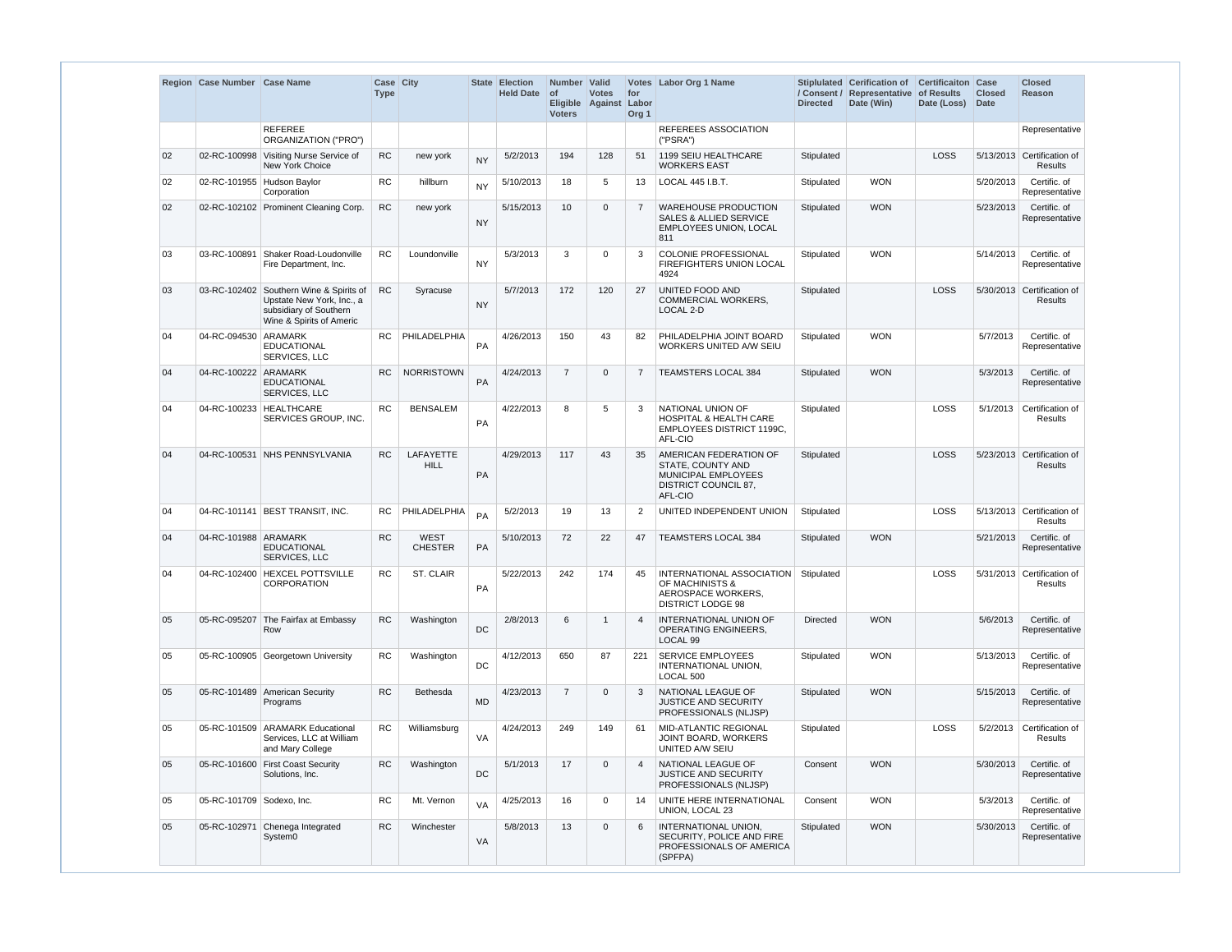|                 | Region Case Number Case Name |                                                                                  | Case City<br><b>Type</b> |                     |           | State Election<br><b>Held Date</b> | Number Valid<br>∣ of<br><b>Voters</b> | <b>Votes</b><br>Eligible Against Labor | for<br>Org <sub>1</sub> | Votes Labor Org 1 Name                                                                                                                       | / Consent /<br><b>Directed</b> | Stiplulated Cerification of Certificaiton Case<br>Representative of Results<br>Date (Win) | Date (Loss) | <b>Closed</b><br><b>Date</b> | <b>Closed</b><br><b>Reason</b>          |
|-----------------|------------------------------|----------------------------------------------------------------------------------|--------------------------|---------------------|-----------|------------------------------------|---------------------------------------|----------------------------------------|-------------------------|----------------------------------------------------------------------------------------------------------------------------------------------|--------------------------------|-------------------------------------------------------------------------------------------|-------------|------------------------------|-----------------------------------------|
| 06              |                              | 06-RC-100639 Air Star Transportation &<br>Limousine Service, Inc.                | <b>RC</b>                | Pittsburgh          | PA        | 4/26/2013                          | 42                                    | 26                                     | 13                      | <b>GENERAL TEAMSTERS,</b><br><b>CHAUFFEURS AND HELPERS</b><br>LOCAL UNION NO. 249 A/W<br><b>INTERNATIONAL</b><br><b>BROTHERHOOD OF TEAMS</b> | Stipulated                     |                                                                                           | <b>LOSS</b> | 5/9/2013                     | Certification of<br><b>Results</b>      |
| 06              |                              | 06-RC-101024 Asplundh Tree Expert Co.                                            | RC                       | <b>Willow Grove</b> | PA        | 5/2/2013                           | 23                                    | 12                                     | 11                      | <b>INTERNATIONAL</b><br><b>BROTHERHOOD OF</b><br>ELECTRICAL WORKERS LOCAL<br>1919, AFL-CIO                                                   | Stipulated                     |                                                                                           | <b>LOSS</b> |                              | 5/2/2013 Certification of<br>Results    |
| 06              |                              | 06-RC-102353 GenPower Services, LLC                                              | <b>RC</b>                | Maidsville          | <b>WV</b> | 5/17/2013                          | 58                                    | 46                                     | 11                      | <b>INTERNATIONAL</b><br><b>BROTHERHOOD OF</b><br>ELECTRICAL WORKERS LOCAL<br>UNION 596, AFL-CIO                                              | Stipulated                     |                                                                                           | <b>LOSS</b> |                              | 5/28/2013 Certification of<br>Results   |
| 07              |                              | 07-RC-098302 K R Drenth Trucking, Inc.                                           | <b>RC</b>                | Kalamazoo           | MI        | 5/22/2013                          | 16                                    | 11                                     | $\Omega$                | TEAMSTERS LOCAL UNION<br>NO. 7, AFFILIATED WITH THE<br><b>INTERNATIONAL</b><br><b>BROTHERHOOD OF</b><br><b>TEAMSTERS (IBT)</b>               | Stipulated                     |                                                                                           | LOSS        |                              | 5/30/2013 Certification of<br>Results   |
| 07              |                              | 07-RC-100676 Tendercare (Michigan) Inc.<br>d/b/a Tendercare Midland              | <b>RC</b>                | Midland             | MI        | 4/30/2013                          | 79                                    | 27                                     | 35                      | SEIU HEALTHCARE MICHIGAN                                                                                                                     | Stipulated                     | <b>WON</b>                                                                                |             | 5/8/2013                     | Certific. of<br>Representative          |
| 07              | 07-RC-101450 US Foods, Inc.  |                                                                                  | <b>RC</b>                | Wixom               | MI        | 5/7/2013                           | 6                                     | 6                                      | $\overline{0}$          | LOCAL 337, INTERNATIONAL<br><b>BROTHERHOOD OF</b><br><b>TEAMSTERS (IBT)</b>                                                                  | Stipulated                     |                                                                                           | LOSS        |                              | 5/15/2013 Certification of<br>Results   |
| 07              |                              | 07-RC-101873 Savages Services<br>Corporation                                     | <b>RC</b>                | Wyandotte           | MI        | 5/7/2013                           | 16                                    | 4                                      | 12 <sup>2</sup>         | LOCAL 283, INTERNATIONAL<br><b>BROTHERHOOD OF</b><br><b>TEAMSTERS (IBT)</b>                                                                  | Stipulated                     | <b>WON</b>                                                                                |             | 5/16/2013                    | Certific. of<br>Representative          |
| 07              |                              | 07-RC-102109 Crittenton Hospital                                                 | <b>RC</b>                | Rochester           | MI        | 5/2/2013                           | 6                                     | $\mathbf{0}$                           | 6                       | ROCHESTER CRITTENTON<br>RADIOLOGICAL EMPLOYEES'<br><b>ASSOCIATION</b>                                                                        | Stipulated                     |                                                                                           | LOSS        |                              | 5/13/2013 Certification of<br>Results   |
| 07              |                              | 07-RC-102659 The American Bottling<br>Company                                    | RC                       | Cadillac            | MI        | 5/22/2013                          | 17                                    | $\overline{7}$                         | 9                       | <b>GENERAL TEAMSTERS UNION</b><br>LOCAL NO. 406,<br><b>INTERNATIONAL</b><br><b>BROTHERHOOD OF</b><br>TEAMSTERS (IBT), CTW                    | Stipulated                     | <b>WON</b>                                                                                |             | 5/30/2013                    | Certific. of<br>Representative          |
| 08              |                              | 08-RC-101348 Detroit Diesel Corporation<br>- Canton Parts Distribution<br>Center | <b>RC</b>                | <b>CANTON</b>       | OH        | 5/2/2013                           | 131                                   | 68                                     | 61                      | <b>GENERAL TRUCK DRIVERS</b><br>AND HELPERS LOCAL UNION<br><b>NO. 92</b>                                                                     | Stipulated                     |                                                                                           | <b>LOSS</b> |                              | 5/13/2013 Certification of<br>Results   |
| 08              | 08-RC-102088 GABRIEL         | <b>PERFORMANCE</b><br>PRODUCTS, LLC                                              |                          | ASHTABULA           | OH        | 5/16/2013                          | 49                                    | 28                                     | 21                      | UNITED STEEL, PAPER &<br>FORESTRY, RUBBER,<br>MANUFACTURING, ENERGY,<br><b>ALLIED INDUSTRIAL &amp;</b><br><b>SERVICE WORKERS I</b>           | Stipulated                     |                                                                                           | LOSS        |                              | 5/28/2013   Certification of<br>Results |
| 09              |                              | 09-RC-083978 THE ARDIT COMPANY                                                   | RC                       | <b>COLUMBUS</b>     | OH        | 8/10/2012                          | 12                                    | 3                                      | 6                       | INTERNATIONAL UNION OF<br><b>BRICKLAYERS AND ALLIED</b><br><b>CRAFTWORKERS, OHIO</b><br>KENTUCKY ADMINISTRATIVE<br><b>DISTRICT CO</b>        | Directed                       | <b>WON</b>                                                                                |             | 5/13/2013                    | Certific. of<br>Representative          |
| 10, 11          |                              | 10-RC-100672 RURAL/ METRO OF<br>TENNESSEE, L.P.                                  | <b>RC</b>                | KNOXVILLE           | <b>TN</b> | 4/26/2013                          | 37                                    | 20                                     | 14                      | INTERNATIONAL ASSOCIATION<br>OF EMTS AND PARAMEDICS.<br>SEIU/NAGE, LOCAL 5000                                                                | Directed                       |                                                                                           | <b>LOSS</b> |                              | 5/6/2013 Certification of<br>Results    |
| 10, 11          |                              | 10-RC-103272 GENERAL DYNAMICS<br><b>GLOBAL IMAGING</b><br>TECHNOLOGIES, INC.     | <b>RC</b>                | <b>CULLMAN</b>      | <b>AL</b> | 5/16/2013                          | 143                                   | 97                                     | 38                      | INTERNATIONAL ASSOCIATION<br>OF MACHINISTS AND<br>AEROSPACE WORKERS,<br>AFL-CIO                                                              | Stipulated                     |                                                                                           | <b>LOSS</b> |                              | 5/28/2013 Certification of<br>Results   |
| 12 <sup>°</sup> |                              | 12-RC-100685 Limousines of South<br>Florida Inc.                                 | <b>RC</b>                | Miami               | <b>FL</b> | 5/1/2013                           | 117                                   | $\mathbf{1}$                           | 83                      | <b>INTERNATIONAL</b><br><b>BROTHERHOOD OF</b><br><b>TEAMSTERS LOCAL UNION</b><br>NO. 769                                                     | Stipulated                     | <b>WON</b>                                                                                |             | 5/14/2013                    | Certific. of<br>Representative          |
| 12              |                              | 12-RC-101622 Delaware Resource Group<br>of Oklahoma, LLC                         | <b>RC</b>                | Jacksonville        | FL        | 5/3/2013                           | 26                                    | $\mathbf 0$                            | 25                      | P-8A INTEGRATED TRAINING<br><b>CENTER PROFESSIONALS</b>                                                                                      | Stipulated                     | <b>WON</b>                                                                                |             | 5/15/2013                    | Certific. of<br>Representative          |
| 13              |                              | 13-RC-100227 St. Bernard Hospital                                                | <b>RC</b>                | Chicago             | IL.       | 4/18/2013                          | $\overline{7}$                        | -1                                     | 5                       | INTERNATIONAL UNION OF<br><b>OPERATING ENGINEERS</b><br>LOCAL 399                                                                            | Stipulated                     | <b>WON</b>                                                                                |             | 5/1/2013                     | Certific. of<br>Representative          |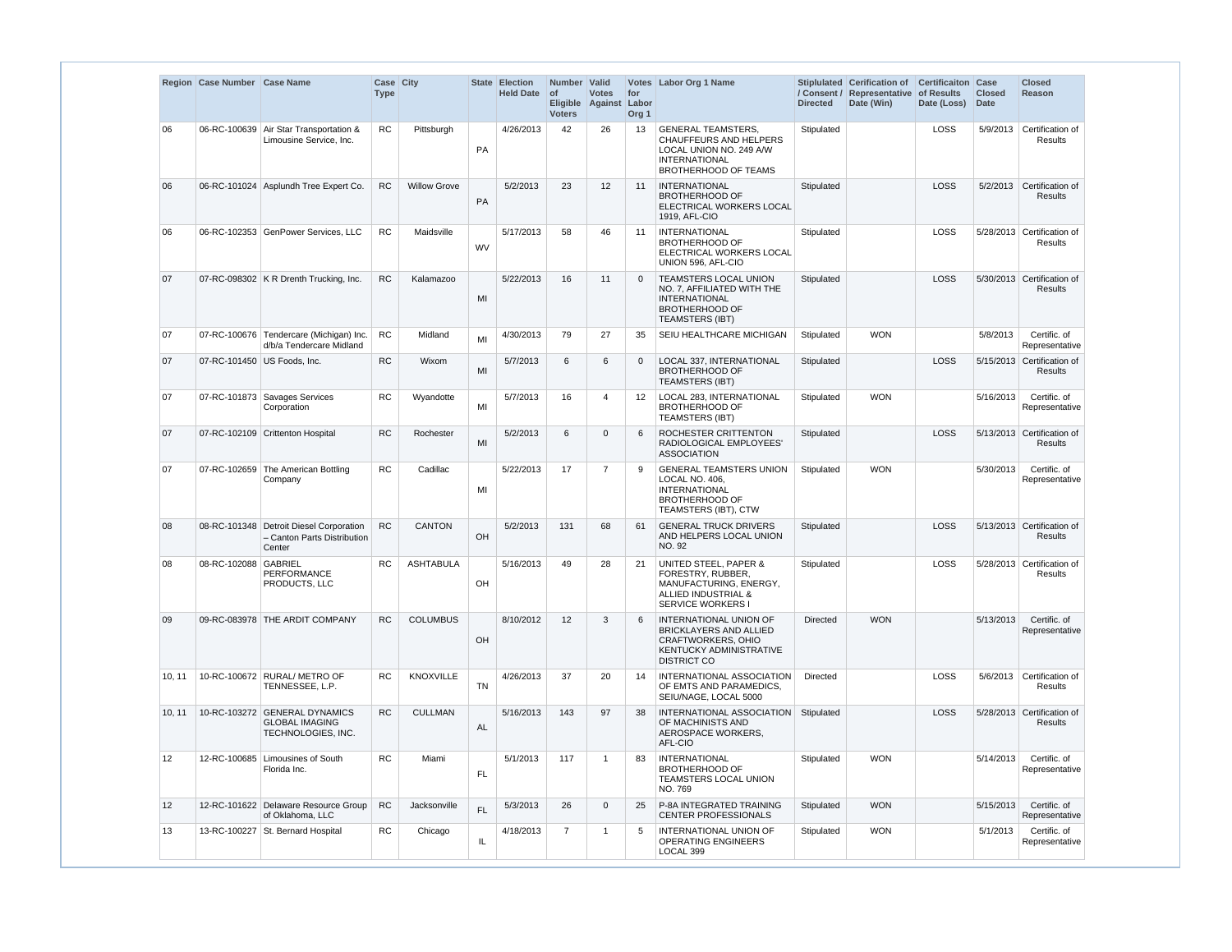|        | Region Case Number Case Name    |                                                                              | Case City<br><b>Type</b> |                                 |           | State Election<br><b>Held Date</b> | Number Valid<br>$\circ$ f<br><b>Voters</b> | <b>Votes</b><br>Eligible Against Labor | for<br>Org <sub>1</sub> | Votes Labor Org 1 Name                                                                                                             | <b>Directed</b> | Stiplulated Cerification of<br>/ Consent / Representative of Results<br>Date (Win) | <b>Certificaiton Case</b><br>Date (Loss) | <b>Closed</b><br><b>Date</b> | <b>Closed</b><br>Reason                      |
|--------|---------------------------------|------------------------------------------------------------------------------|--------------------------|---------------------------------|-----------|------------------------------------|--------------------------------------------|----------------------------------------|-------------------------|------------------------------------------------------------------------------------------------------------------------------------|-----------------|------------------------------------------------------------------------------------|------------------------------------------|------------------------------|----------------------------------------------|
| 13     |                                 | 13-RC-100749 Advantage Contractor<br>Solutions, Inc.                         | <b>RC</b>                | Elgin                           | IL        | 4/30/2013                          | 21                                         | 4                                      | 15                      | <b>SHEET METAL WORKERS'</b><br>INTERNATIONAL ASSOCIATION<br>LOCAL 265                                                              | Stipulated      | <b>WON</b>                                                                         |                                          | 5/13/2013                    | Certific. of<br>Representative               |
| 13     | 13-RC-101100 LifeSource         |                                                                              | <b>RC</b>                | Rosemont                        | IL        | 5/3/2013                           | 157                                        | 61                                     | 77                      | Local 881, United Food and<br><b>Commercial Workers</b>                                                                            | Directed        | <b>WON</b>                                                                         |                                          | 5/16/2013                    | Certific. of<br>Representative               |
| 13     |                                 | 13-RC-101619 Quality First Management,<br><b>LLC</b>                         | <b>RC</b>                | Markham                         | IL        | 4/29/2013                          | $\overline{4}$                             | $\mathbf{0}$                           | 4                       | <b>Teamsters Local 727</b>                                                                                                         | Stipulated      | <b>WON</b>                                                                         |                                          | 5/10/2013                    | Certific. of<br>Representative               |
| 13     |                                 | 13-RC-102940 Whiting Clean Energy, Inc.                                      | <b>RC</b>                | Whiting                         | IN        | 5/16/2013                          | 21                                         | 9                                      | $12 \overline{ }$       | <b>UNITED STEEL, PAPER &amp;</b><br>FORESTRY, RUBBER,<br>MANUFACTURING, ENERGY,<br>ALLIED-INDUSTRIAL &<br><b>SERVICE WORKERS</b>   | Stipulated      | <b>WON</b>                                                                         |                                          | 5/30/2013                    | Certific. of<br>Representative               |
| 14, 17 |                                 | 14-RC-096816   Touchette Regional<br>Hospital                                | <b>RC</b>                | Centreville                     | IL        | 3/14/2013                          | 48                                         | 26                                     | 18                      | SEIU HEALTHCARE ILLINOIS &<br><b>INDIANA</b>                                                                                       | <b>Directed</b> |                                                                                    | LOSS                                     |                              | 5/8/2013 Certification of<br><b>Results</b>  |
| 14, 17 |                                 | 14-RC-100329 Marriott Hotel Services,<br>Inc.                                | <b>RC</b>                | <b>Kansas City</b>              | <b>MO</b> | 4/24/2013                          | 6                                          | 3                                      | 3                       | TEAMSTERS LOCAL 41,<br>AFFILIATED WITH THE<br><b>INTERNATIONAL</b><br><b>BROTHERHOOD OF</b><br><b>TEAMSTERS</b>                    | Stipulated      |                                                                                    | LOSS                                     |                              | 5/1/2013 Certification of<br>Results         |
| 14, 17 |                                 | 14-RC-100907 D & T Painting, Inc.                                            | <b>RC</b>                | Saint Charles                   | <b>MO</b> | 4/10/2013                          | 3                                          | 3                                      | $\Omega$                | INTERNATIONAL UNION OF<br>PAINTERS AND ALLIED<br><b>TRADES PAINTERS DISTRICT</b><br>COUNCIL #2                                     | Stipulated      |                                                                                    | LOSS                                     |                              | 5/10/2013 Certification of<br><b>Results</b> |
| 15, 26 |                                 | 26-RC-008635 Ozburn-Hessey Logistics,<br><b>LLC</b>                          | <b>RC</b>                | Memphis                         | <b>TN</b> | 7/27/2011                          | 6                                          | 2                                      | 4                       | UNITED STEEL, PAPER &<br>FORESTRY, RUBBER,<br>MANUFACTURING, ENERGY,<br>ALLIED INDUSTRIAL AND<br><b>SERVICE WORKERS</b>            | Stipulated      | <b>WON</b>                                                                         |                                          | 5/24/2013                    | Certific. of<br>Representative               |
| 15, 26 |                                 | 26-RC-008635 Ozburn-Hessey Logistics,<br><b>LLC</b>                          | <b>RC</b>                | <b>Memphis</b>                  | <b>TN</b> | 7/27/2011                          | 358                                        | 166                                    | 169                     | <b>UNITED STEEL, PAPER &amp;</b><br>FORESTRY, RUBBER,<br>MANUFACTURING, ENERGY,<br>ALLIED INDUSTRIAL AND<br><b>SERVICE WORKERS</b> | Stipulated      | <b>WON</b>                                                                         |                                          | 5/24/2013                    | Certific, of<br>Representative               |
| 16     |                                 | 16-RC-101143 TEXAS NEW MEXICO<br>POWER COMPANY                               | <b>RC</b>                | LEWISVILLE                      | TX        | 5/9/2013                           | 183                                        | 87                                     | 88                      | <b>INTERNATIONAL</b><br><b>BROTHERHOOD OF</b><br>ELECTRICAL WORKERS,<br>LOCAL #66                                                  | Stipulated      | <b>WON</b>                                                                         |                                          | 5/29/2013                    | Certific. of<br>Representative               |
|        | 16   16-RC-101213   FLEX-N-GATE |                                                                              |                          | RC   ARLINGTON                  | <b>TX</b> | 5/1/2013                           | 73                                         |                                        |                         | 22   51   UNITED AUTOMOBILE,<br>AEROSPACE AND<br>AGRICULTURAL IMPLEMENT<br><b>WORKERS OF AMERICA, UAW</b>                          | Stipulated      | <b>WON</b>                                                                         |                                          |                              | 5/9/2013 Certific. of<br>Representative      |
| 16     |                                 | 16-RC-101434 KCORP TECHNOLOGY<br>SERVICES, INC.                              | <b>RC</b>                | <b>CORPUS</b><br><b>CHRISTI</b> | <b>TX</b> | 4/30/2013                          | 44                                         | 12                                     | -31                     | INTERNATIONAL ASSOCIATION Stipulated<br>OF MACHINISTS AND<br>AEROSPACE WORKERS,<br>AFL-CIO                                         |                 | <b>WON</b>                                                                         |                                          | 5/8/2013                     | Certific. of<br>Representative               |
| 16     | 16-RC-101648 DYNCORP            | INTERNATIONAL, LLC                                                           | RC.                      | FORT WORTH                      | <b>TX</b> | 4/24/2013                          | 6                                          | $\mathbf{0}$                           | 6                       | INTERNATIONAL ASSOCIATION<br>OF MACHINISTS AND<br>AEROSPACE WORKERS,<br>AFL-CIO                                                    | Stipulated      | <b>WON</b>                                                                         |                                          | 5/2/2013                     | Certific. of<br>Representative               |
| 16     |                                 | 16-RC-101876 EXCEED STAFFING, LLC                                            | RC.                      | <b>SAN ANTONIO</b>              | TX        | 5/7/2013                           | 21                                         | 15                                     | 5                       | INTERNATIONAL ASSOCIATION Stipulated<br>OF MACHINISTS AND<br>AEROSPACE WORKERS,<br>AFL-CIO                                         |                 |                                                                                    | <b>LOSS</b>                              |                              | 5/15/2013 Certification of<br><b>Results</b> |
| 16     |                                 | 16-RC-102001 MP ELECTRIC, INC.                                               | <b>RC</b>                | <b>WACO</b>                     | <b>TX</b> | 5/16/2013                          | 15                                         | 11                                     | 3                       | <b>INTERNATIONAL</b><br><b>BROTHERHOOD OF</b><br>ELECTRICAL WORKERS LOCAL<br>UNION 72                                              | Stipulated      |                                                                                    | <b>LOSS</b>                              |                              | 5/24/2013 Certification of<br><b>Results</b> |
| 16     |                                 | 16-RC-102970 GEO CORRECTIONS<br>AND DETENTION, LLC                           | RC.                      | SAN ANTONIO                     | TX        | 5/23/2013                          | 108                                        | 43                                     | 49                      | INTERNATIONAL UNION,<br>SECURITY, POLICE AND FIRE<br>PROFESSIONALS OF AMERICA<br>(SPFPA)                                           | Stipulated      | <b>WON</b>                                                                         |                                          | 5/31/2013                    | Certific. of<br>Representative               |
| 19, 36 |                                 | 19-RC-098814 EAN HOLDINGS, LLC,<br>WASHINGTON DIVISION<br>d/b/a NATIONAL CAR | <b>RC</b>                | Sea-Tac                         | WA        | 4/4/2013                           | 32                                         | 14                                     | 14                      | <b>TEAMSTERS LOCAL 117</b>                                                                                                         | Stipulated      |                                                                                    | <b>LOSS</b>                              |                              | 5/15/2013 Certification of<br>Results        |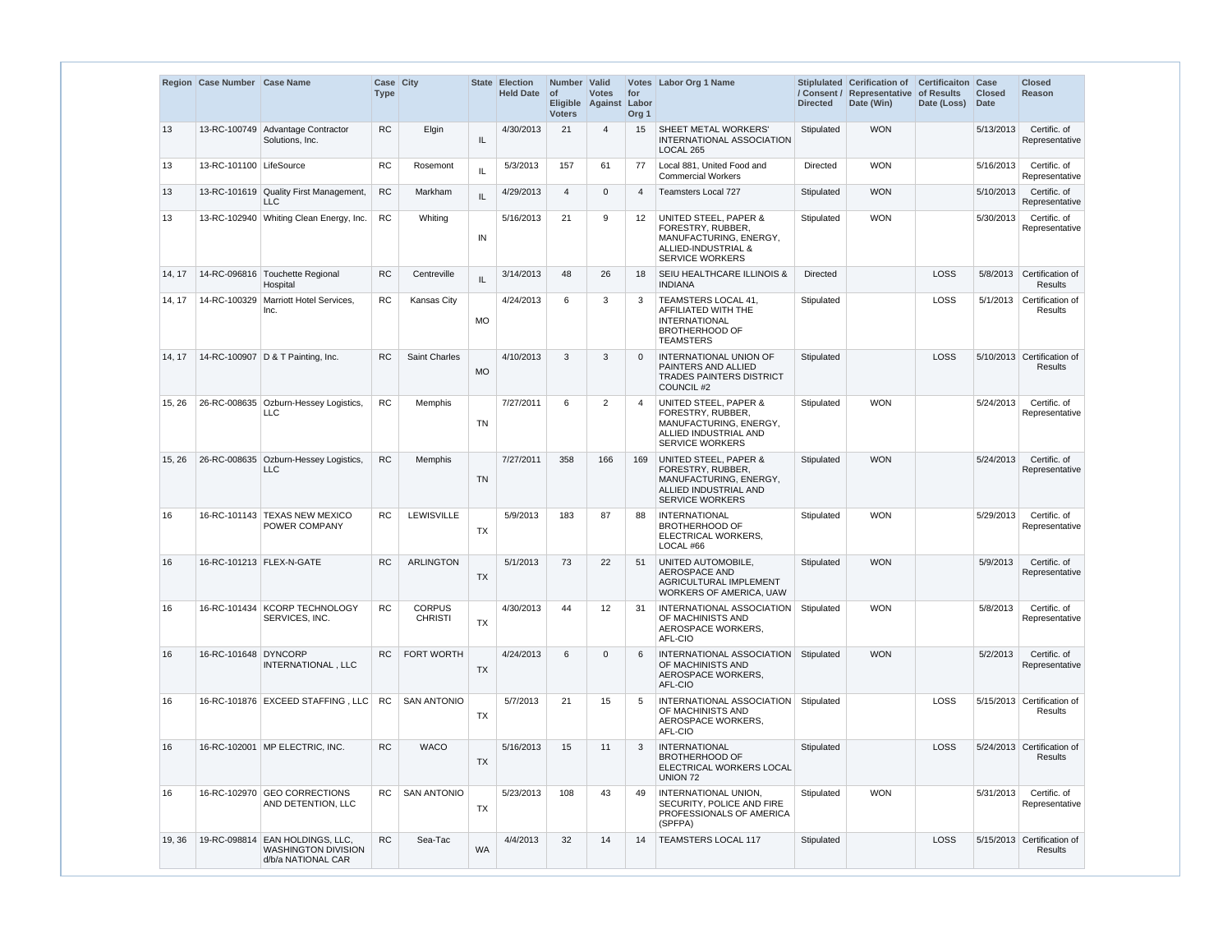|        | Region Case Number Case Name |                                                                                                               | Case City<br><b>Type</b> |                                    |           | State Election<br><b>Held Date</b> | Number Valid<br><b>of</b><br><b>Voters</b> | <b>Votes</b><br>Eligible Against Labor | for<br>Org <sub>1</sub> | Votes Labor Org 1 Name                                                                                                  | <b>Directed</b> | Stiplulated Cerification of<br>/ Consent / Representative of Results<br>Date (Win) | <b>Certificaiton</b><br>Date (Loss) | Case<br><b>Closed</b><br><b>Date</b> | <b>Closed</b><br>Reason                      |
|--------|------------------------------|---------------------------------------------------------------------------------------------------------------|--------------------------|------------------------------------|-----------|------------------------------------|--------------------------------------------|----------------------------------------|-------------------------|-------------------------------------------------------------------------------------------------------------------------|-----------------|------------------------------------------------------------------------------------|-------------------------------------|--------------------------------------|----------------------------------------------|
|        |                              | <b>RENTAL</b>                                                                                                 |                          |                                    |           |                                    |                                            |                                        |                         |                                                                                                                         |                 |                                                                                    |                                     |                                      |                                              |
| 19, 36 | 19-RC-100182                 | STEELER. INC. d/b/a<br>STEELER DRYWALL<br><b>CONSTRUCTION AND</b><br><b>SUPPLY</b>                            | <b>RC</b>                | Seattle,<br>Redmond.<br>Tacoma     | <b>WA</b> | 4/23/2013                          | 32                                         | 2                                      | 26                      | <b>TEAMSTERS LOCAL 117</b>                                                                                              | Stipulated      | <b>WON</b>                                                                         |                                     | 5/1/2013                             | Certific. of<br>Representative               |
| 19, 36 |                              | 19-RC-100528 Oregon-Aire, Inc.                                                                                | <b>RC</b>                | Portland                           | OR        | 4/29/2013                          | $\overline{7}$                             | $\mathbf{1}$                           | 7                       | PLUMBERS, STEAMFITTERS,<br>PIPEFITTERS AND MARINE<br>FITTERS LOCAL 290 OF THE<br>UNITED ASSOCIATION OF<br><b>JOURNE</b> | Stipulated      | <b>WON</b>                                                                         |                                     | 5/7/2013                             | Certific. of<br>Representative               |
| 19, 36 |                              | 19-RC-101713 ARAMARK BUSINESS<br>AND INDUSTRY, LLC.                                                           | RC.                      | <b>Fairchild Air</b><br>Force Base | <b>WA</b> | 5/10/2013                          | 28                                         | 18                                     | 10                      | <b>INDUSTRIAL TECHNICAL &amp;</b><br>PROFESSIONAL EMPLOYEES<br>UNION, OPEIU LOCAL 4873,<br>AFL-CIO                      | Stipulated      |                                                                                    | LOSS                                |                                      | 5/20/2013 Certification of<br>Results        |
| 19, 36 | 19-RC-102059                 | <b>American Medical</b><br>Response Ambulance<br>Service, Inc.                                                | <b>RC</b>                | Moses Lake                         | <b>WA</b> | 5/1/2013                           | 19                                         | 2                                      | 11                      | <b>TEAMSTERS LOCAL 760</b>                                                                                              | Stipulated      | <b>WON</b>                                                                         |                                     | 5/31/2013                            | Certific. of<br>Representative               |
| 20, 37 |                              | 20-RC-100938 Queen of the Valley<br><b>Medical Center</b>                                                     | <b>RC</b>                | Napa                               | CA        | 4/30/2013                          | 433                                        | 140                                    | 248                     | <b>CALIFORNIA NURSES</b><br>ASSOCIATION/NNU                                                                             | Consent         | <b>WON</b>                                                                         |                                     | 5/10/2013                            | Certific. of<br>Representative               |
| 20, 37 |                              | 20-RC-101295 S.S. Skikos, Inc.                                                                                | <b>RC</b>                | Santa Rosa                         | CA        | 4/17/2013                          | 88                                         | 52                                     | 25                      | TEAMSTERS LOCAL 665                                                                                                     | Stipulated      |                                                                                    | LOSS                                |                                      | 5/23/2013 Certification of<br>Results        |
| 20, 37 |                              | 20-RC-101413 Guam Industrial Services<br>Inc.                                                                 | RC.                      | <b>Honolulu</b>                    | HI        | 4/4/2013                           | 277                                        | 149                                    | 96                      | INTERNATIONAL<br><b>BROTHERHOOD OF</b><br>ELECTRICAL WORKERS LOCAL<br>1260                                              | Directed        |                                                                                    | LOSS                                |                                      | 5/24/2013 Certification of<br>Results        |
| 20, 37 |                              | 20-RC-101528 Waste Management                                                                                 | <b>RC</b>                | Sacramento                         | CA        | 5/10/2013                          | 66                                         | 48                                     | 14                      | <b>OPERATING ENGINEERS</b><br><b>LOCAL UNION 3</b>                                                                      | Stipulated      |                                                                                    | LOSS                                |                                      | 5/22/2013 Certification of<br>Results        |
| 20, 37 | 20-RC-102585 Pacific Waste   |                                                                                                               | <b>RC</b>                | Honolulu                           | HI        | 5/17/2013                          | 24                                         | 18                                     | 5                       | <b>HAWAII TEAMSTERS &amp; ALLIED</b><br>WORKERS, LOCAL 996                                                              | Stipulated      |                                                                                    | LOSS                                |                                      | 5/28/2013 Certification of<br>Results        |
| 21     | 21-RC-100813                 | <b>EMERGENCY</b><br>AMBULANCE SERVICE,<br><b>INC</b>                                                          | RC                       | <b>BREA</b>                        | CA        | 5/2/2013                           | 38                                         | 22                                     | 16                      | INTERNATIONAL ASSOCIATION<br>OF EMT'S AND<br>PARAMEDICS/NAGE/SEIU<br>LOCAL 5000                                         | Stipulated      |                                                                                    | LOSS                                |                                      | 5/10/2013 Certification of<br>Results        |
| 21     | 21-RC-101851                 | POMONA COLLEGE                                                                                                | RC.                      | <b>CLAREMONT</b>                   | CA        | 4/30/2013                          | 84                                         | 26                                     | 57                      | UNITE HERE LOCAL 11,<br>AFL-CIO                                                                                         | Stipulated      | <b>WON</b>                                                                         |                                     | 5/8/2013                             | Certific. of<br>Representative               |
| 21     |                              | 21-RC-102245   MARRIOT HOTEL<br>SERVICES, INC.                                                                | RC.                      | PALM DESERT                        | CA        | 5/16/2013                          | 21                                         | 11                                     | 8                       | <b>INTERNATIONAL</b><br><b>BROTHERHOOD OF</b><br><b>TEAMSTERS LOCAL UNION</b><br>NO. 63                                 | Stipulated      |                                                                                    | LOSS                                |                                      | 5/24/2013 Certification of<br>Results        |
| 21     |                              | 21-RC-102284 INTEGRATED ENERGY<br>TECHNOLOGIES, INC.<br>d/b/a GCE                                             | RC.                      | <b>CHULA VISTA</b>                 | CA        | 5/16/2013                          | 153                                        | 58                                     | 81                      | INTERNATIONAL ASSOCIATION Stipulated<br>OF MACHINISTS &<br>AEROSPACE WORKERS.<br>DISTRICT LODGE 947, AFL-CIO            |                 | <b>WON</b>                                                                         |                                     | 5/24/2013                            | Certific. of<br>Representative               |
| 22     | 22-RC-098881 TURNER          | <b>CONSTRUCTION</b><br><b>COMPANY</b>                                                                         | RC.                      | <b>SOMERSET</b>                    | <b>NJ</b> | 4/4/2013                           | 19                                         | $\mathbf{0}$                           | 6                       | NORTHEAST REGIONAL<br>COUNCIL OF CARPENTERS                                                                             | Stipulated      | <b>WON</b>                                                                         |                                     | 5/7/2013                             | Certific. of<br>Representative               |
| 22     | 22-RC-100278 COMMUNITY       | <b>EDUCATION CENTERS.</b><br>INC.                                                                             | <b>RC</b>                | <b>NEWARK</b>                      | <b>NJ</b> | 4/24/2013                          | $\overline{7}$                             | $\mathbf{1}$                           | 2                       | DISTRICT 1199J NUHHCE,<br>AFSCME AFL-CIO                                                                                | Stipulated      | <b>WON</b>                                                                         |                                     | 5/7/2013                             | Certific. of<br>Representative               |
| 22     |                              | 22-RC-100468 TECOGEN, INC.                                                                                    | RC.                      | PISCATAWAY                         | <b>NJ</b> | 4/25/2013                          | $\overline{4}$                             | $\mathbf{0}$                           | 3                       | INTERNATIONAL UNION OF<br>OPERATING ENGINEERS,<br>LOCAL 68, 68A, 68B, AFL-CIO                                           | Stipulated      | <b>WON</b>                                                                         |                                     | 5/7/2013                             | Certific. of<br>Representative               |
| 22     |                              | 22-RC-103216 JOEL TANIS & SONS,<br><b>INC</b>                                                                 | RC                       | <b>FAIRLAWN</b>                    | <b>NJ</b> | 5/16/2013                          | 37                                         | $\overline{2}$                         | 31                      | INTERNATIONAL UNION OF<br><b>DISTRICT 55</b>                                                                            | Stipulated      | <b>WON</b>                                                                         |                                     | 5/29/2013                            | Certific. of<br>Representative               |
| 24     |                              | 24-RC-090556   Hospital Hermanos<br>Melendez, Inc.                                                            | <b>RC</b>                | <b>BAYAMON</b>                     | <b>PR</b> | 10/31/2012                         | 224                                        | 12                                     | $\Omega$                | <b>UNION GENERAL DE</b><br>TRABAJADORES, LOCAL 1199<br>(UGT) CTW                                                        | Stipulated      |                                                                                    | LOSS                                |                                      | 5/13/2013 Certification of<br><b>Results</b> |
| 24     |                              | 24-RC-100820 Aramark Cleanroom<br>Services (Puerto Rico),<br>Inc., d/b/a Aramark<br><b>Cleanroom Services</b> | <b>RC</b>                | Bayamon                            | PR        | 4/30/2013                          | 4                                          | 0                                      | 4                       | UNION DE TRONQUISTAS DE<br>PR LOCAL 901 IBT                                                                             | Stipulated      | <b>WON</b>                                                                         |                                     | 5/9/2013                             | Certific. of<br>Representative               |
| 24     |                              | 24-RC-101157 Altol Petroleum Products                                                                         | <b>RC</b>                | San Juan                           | <b>PR</b> | 4/25/2013                          | 17                                         | $\overline{7}$                         | 9                       | UNION DE TRONQUISTAS DE                                                                                                 | Stipulated      | <b>WON</b>                                                                         |                                     | 5/3/2013                             | Certific. of                                 |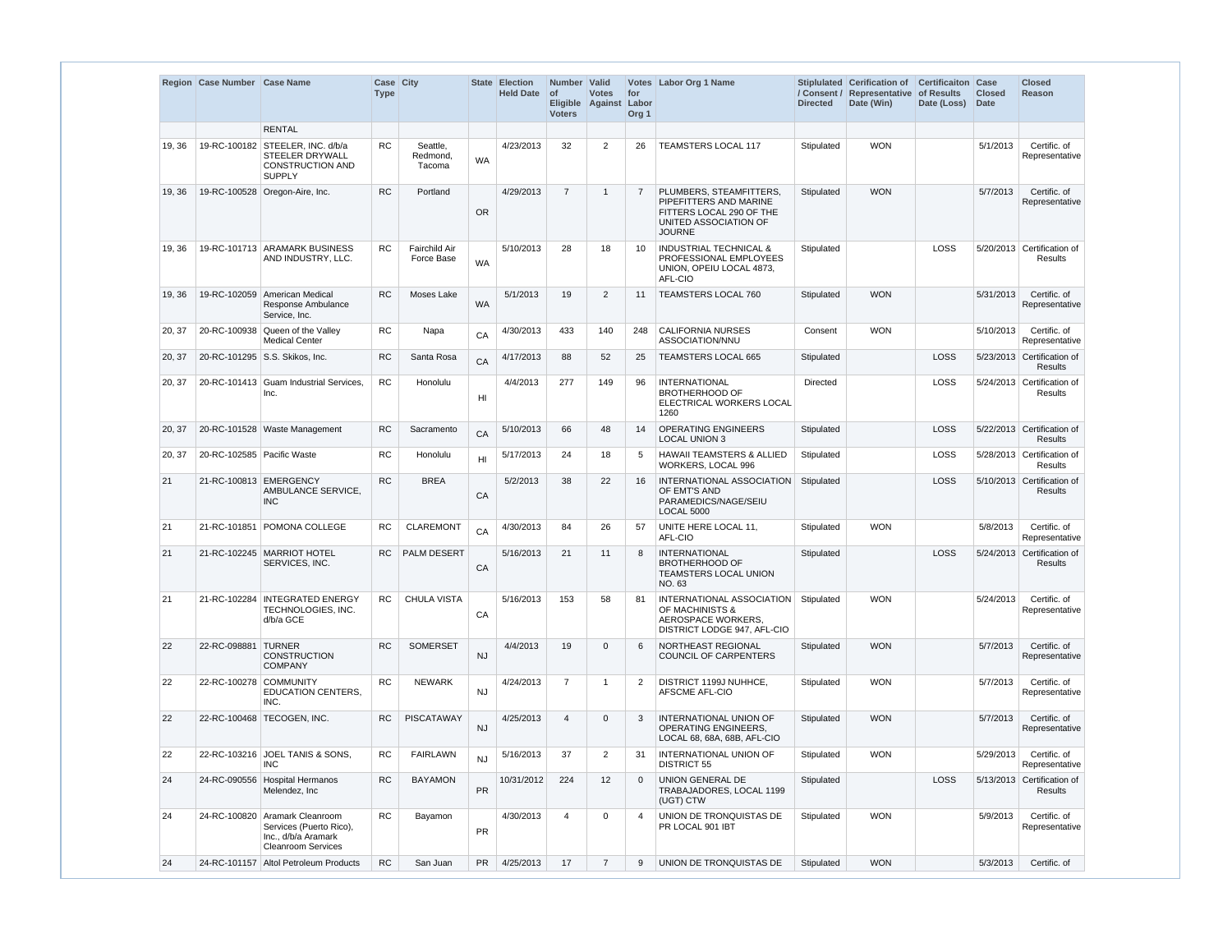|        | Region Case Number Case Name |                                                                                                              | Case City<br><b>Type</b> |                    |           | State Election<br><b>Held Date</b> | Number Valid<br>$\circ$<br><b>Voters</b> | <b>Votes</b><br>Eligible Against Labor | for<br>Org <sub>1</sub> | Votes Labor Org 1 Name                                                                                                | <b>Directed</b> | Stiplulated Cerification of<br>/ Consent / Representative of Results<br>Date (Win) | <b>Certificaiton Case</b><br>Date (Loss) | <b>Closed</b><br><b>Date</b> | <b>Closed</b><br>Reason                      |
|--------|------------------------------|--------------------------------------------------------------------------------------------------------------|--------------------------|--------------------|-----------|------------------------------------|------------------------------------------|----------------------------------------|-------------------------|-----------------------------------------------------------------------------------------------------------------------|-----------------|------------------------------------------------------------------------------------|------------------------------------------|------------------------------|----------------------------------------------|
|        |                              | Service, Inc.                                                                                                |                          |                    |           |                                    |                                          |                                        |                         | PR, LOCAL 901, IBT                                                                                                    |                 |                                                                                    |                                          |                              | Representative                               |
| 24     |                              | 24-RC-101367 CPG Ashford Ave LPSE<br>d/b/a Radisson<br>Ambassador Plaza Hotel &<br>Casino                    | <b>RC</b>                | <b>SAN JUAN</b>    | <b>PR</b> | 5/3/2013                           | 6                                        | 0                                      | 5                       | UNION DE TRONQUISTAS DE<br>PR, LOCAL 901, IBT                                                                         | Directed        | <b>WON</b>                                                                         |                                          | 5/14/2013                    | Certific. of<br>Representative               |
| 24     |                              | 24-RC-102010 Aramark cleanroom<br>Services (Puerto Rico),<br>Inc. d/b/a Aramark<br><b>Cleanroom Services</b> | <b>RC</b>                | <b>BAYAMON</b>     | <b>PR</b> | 5/7/2013                           | $\overline{4}$                           | 3                                      | $\mathbf{0}$            | UNION DE TRONQUISTAS DE<br>PR, LOCAL 901, IBT                                                                         | Stipulated      |                                                                                    | LOSS                                     |                              | 5/15/2013 Certification of<br><b>Results</b> |
| 24     |                              | 24-RC-102362 Durman Esquivel de<br>Puerto Rico, Inc.                                                         | RC.                      | Sabana Grande      | <b>PR</b> | 5/17/2013                          | 21                                       | 0                                      | 17                      | UNION DE TRONQUISTAS DE<br>PR LOCAL 901 IBT                                                                           | Stipulated      | <b>WON</b>                                                                         |                                          | 5/31/2013                    | Certific. of<br>Representative               |
| 25, 33 |                              | 25-RC-085303 Indiana Fire Sprinkler and<br>Backflow, Inc.                                                    | <b>RC</b>                | Ft Wayne           | IN        | 8/27/2012                          | 6                                        | 4                                      | $\overline{2}$          | <b>ROAD SPRINKLER FITTERS</b><br>LOCAL UNION NO. 669, UA,<br>AFL-CIO                                                  | Stipulated      |                                                                                    | LOSS                                     |                              | 5/16/2013 Certification of<br><b>Results</b> |
| 25, 33 |                              | 25-RC-100457 Cross Implement Inc.                                                                            | <b>RC</b>                | Minier             | IL        | 5/22/2013                          | 6                                        | $\mathbf 1$                            | 5                       | <b>UNITED FOOD AND</b><br><b>COMMERCIAL WORKERS.</b><br>LOCAL 536                                                     | Directed        | <b>WON</b>                                                                         |                                          | 5/31/2013                    | Certific. of<br>Representative               |
| 25, 33 | 25-RC-102331                 | <b>ADT Security Services,</b><br><b>LLC</b>                                                                  | <b>RC</b>                | East Peoria        | IL.       | 5/15/2013                          | 11                                       | 6                                      | 4                       | International Brotherhood of<br>Electrical Workers, Local Union<br>No. 34, AFL-CIO                                    | Stipulated      |                                                                                    | LOSS                                     |                              | 5/23/2013 Certification of<br><b>Results</b> |
| 27     |                              | 27-RC-102064 Ryder Truck Rental, Inc.                                                                        | <b>RC</b>                | Salt Lake City     | <b>UT</b> | 5/2/2013                           | 17                                       | 8                                      | 9                       | <b>INTERNATIONAL</b><br><b>BROTHERHOOD OF</b><br>TEAMSTERS LOCAL 222                                                  | Stipulated      | <b>WON</b>                                                                         |                                          | 5/14/2013                    | Certific. of<br>Representative               |
| 28     | 28-RC-101939 The Signature   | Condominiums, LLC d/b/a<br>The Signature at MGM<br>Grand                                                     | <b>RC</b>                | Las Vegas          | <b>NV</b> | 4/24/2013                          | 38                                       | $\mathbf{0}$                           | 35                      | INTERNATIONAL UNION OF<br><b>OPERATING ENGINEERS</b><br>LOCAL 501, AFL-CIO                                            | Stipulated      | <b>WON</b>                                                                         |                                          | 5/2/2013                     | Certific. of<br>Representative               |
| 28     | 28-RC-102022                 | Journey Specialty Trades,<br><b>LLC</b>                                                                      | <b>RC</b>                | Albuquerque        | <b>NM</b> | 5/9/2013                           | 2                                        | 0                                      | $\overline{2}$          | SHEET METAL, AIR, RAIL AND<br>TRANSPORTATION, LOCAL 49                                                                | Stipulated      | <b>WON</b>                                                                         |                                          | 5/16/2013                    | Certific. of<br>Representative               |
| 28     |                              | 28-RC-103154 Glacier Technologies, LLC                                                                       | <b>RC</b>                | Floyd              | <b>NM</b> | 5/22/2013                          | 8                                        | $\mathbf{0}$                           | 8                       | International Association of<br>Machinists & Aerospace Workers,<br>Local Lodge 2515, AFL-CIO                          | Stipulated      | <b>WON</b>                                                                         |                                          | 5/31/2013                    | Certific. of<br>Representative               |
| 28     | 28-RC-103340                 | Penske Truck Leasing Co.,<br>L.P.                                                                            | RC                       | Phoenix            | AZ        | 5/7/2013                           | 33                                       | 15                                     | 18                      | <b>General Teamsters (Excluding</b><br>Mailers), State of Arizona, Local<br>Union No. 104, an affiliate of the<br>In. | Stipulated      | <b>WON</b>                                                                         |                                          | 5/21/2013                    | Certific. of<br>Representative               |
| 28     |                              | 28-RC-104563 MGM Grand Hotel, LLC<br>dba MGM Grand                                                           | RC                       | North Las<br>Vegas | <b>NV</b> | 5/23/2013                          | 8                                        | $\overline{0}$                         | 8 <sup>8</sup>          | INTERNATIONAL UNION OF Stipulated WON<br><b>OPERATING ENGINEERS</b><br>LOCAL 501, AFL-CIO                             |                 |                                                                                    |                                          |                              | $ 5/31/2013 $ Certific. of<br>Representative |
| 29     | 29-RC-091991                 | Individual Transportation<br>Services, Inc.                                                                  | <b>RC</b>                | Brooklyn           | <b>NY</b> | 5/1/2013                           | 210                                      | 0                                      | 17                      | LOCAL 1181-1061.<br>AMALGAMATED TRANSIT<br>UNION, AFL-CIO                                                             | Stipulated      | <b>WON</b>                                                                         |                                          | 5/14/2013                    | Certific. of<br>Representative               |
| 29     |                              | 29-RC-100209 Jomar Car Wash Corp.                                                                            | <b>RC</b>                | Flushing           | <b>NY</b> | 4/24/2013                          | 25                                       | $\mathbf{1}$                           | 23                      | RETAIL, WHOLESALE AND<br>DEPARTMENT STORE UNION<br>(RWDSU), UFCW                                                      | Stipulated      | <b>WON</b>                                                                         |                                          | 5/13/2013                    | Certific. of<br>Representative               |
| 29     |                              | 29-RC-100898 Long Island University                                                                          | <b>RC</b>                | Brooklyn           | <b>NY</b> | 4/25/2013                          | 55                                       | 25                                     | 14                      | SPECIAL AND SUPERIOR<br>OFFICERS BENEVOLENT<br><b>ASSOCIATION</b>                                                     | Stipulated      |                                                                                    | LOSS                                     |                              | 5/6/2013 Certification of<br>Results         |
| 31     |                              | 31-RC-097352 TGC, LLC d/b/a Golf<br>Channel                                                                  | <b>RC</b>                | Universal City     | CA        | 3/22/2013                          | 236                                      | 70                                     | 89                      | INTERNATIONAL ALLIANCE OF<br>THEATRICAL STAGE<br>EMPLOYEES, MOVING<br>PICTURE TECHNICANS,<br>ARTISTS AND ALLIED       | <b>Directed</b> | <b>WON</b>                                                                         |                                          | 5/16/2013                    | Certific. of<br>Representative               |
| 31     |                              | 31-RC-099786 AEP Industries, Inc.                                                                            | <b>RC</b>                | Chino              | CA        | 4/18/2013                          | 132                                      | 82                                     | 32                      | <b>INTERNATIONAL</b><br><b>BROTHERHOOD OF</b><br>TEAMSTERS, LOCAL 63                                                  | Stipulated      |                                                                                    | LOSS                                     |                              | 5/9/2013 Certification of<br>Results         |
| 31     |                              | 31-RC-100477 Bombardier Mass Transit<br>Corporation                                                          | <b>RC</b>                | Los Angeles        | CA        | 4/19/2013                          | 116                                      | 27                                     | 80                      | SHEET METAL WORKERS'<br>INTERNATIONAL ASSOCIATION<br>LOCAL UNION NO. 170                                              | Stipulated      | <b>WON</b>                                                                         |                                          | 5/20/2013                    | Certific. of<br>Representative               |
| 31     |                              | 31-RC-102254 Hesperia Area Building<br>Materials LP, a limited<br>partnership, dba Westside                  | <b>RC</b>                | Hesperia           | CA        | 5/17/2013                          | $\overline{7}$                           | $\overline{2}$                         | 5                       | <b>GENERAL TRUCK DRIVERS,</b><br>OFFICE, FOOD & WAREHOUSE<br>UNION, TEAMSTERS LOCAL                                   | Stipulated      | <b>WON</b>                                                                         |                                          | 5/29/2013                    | Certific. of<br>Representative               |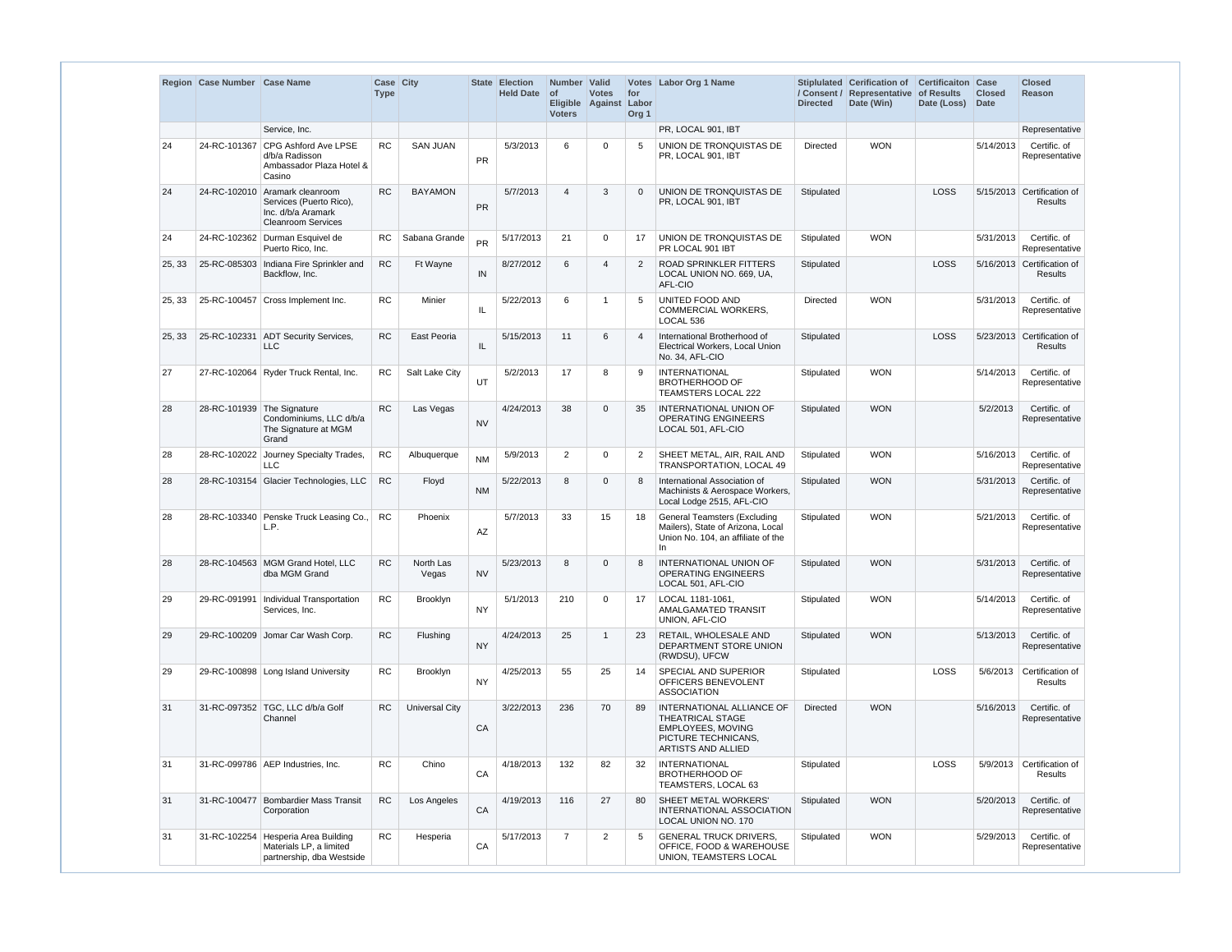|        | Region Case Number Case Name |                                                                                                                     | Case City<br><b>Type</b> |                      |           | State Election<br><b>Held Date</b> | Number Valid<br>$ $ of<br><b>Voters</b> | <b>Votes</b><br>Eligible Against Labor | for<br>Org <sub>1</sub> | Votes Labor Org 1 Name                                                                                             | <b>Directed</b> | Stiplulated Cerification of<br>/ Consent / Representative of Results<br>Date (Win) | <b>Certificaiton Case</b><br>Date (Loss) | <b>Closed</b><br><b>Date</b> | <b>Closed</b><br>Reason                      |
|--------|------------------------------|---------------------------------------------------------------------------------------------------------------------|--------------------------|----------------------|-----------|------------------------------------|-----------------------------------------|----------------------------------------|-------------------------|--------------------------------------------------------------------------------------------------------------------|-----------------|------------------------------------------------------------------------------------|------------------------------------------|------------------------------|----------------------------------------------|
|        |                              | <b>Building Material</b>                                                                                            |                          |                      |           |                                    |                                         |                                        |                         | 952. INTERNATIONAL<br><b>BROTHERHO</b>                                                                             |                 |                                                                                    |                                          |                              |                                              |
| 32     |                              | 32-RC-090886 Southern Monterey County<br>Memorial Hospital, Inc.<br>d/b/a George L. Mee<br><b>Memorial Hospital</b> | <b>RC</b>                | King City            | CA        | 11/16/2012                         | 284                                     | 129                                    | 129                     | NATIONAL UNION OF<br><b>HEALTHCARE</b><br>WORKERS-CALIFORNIA<br>NURSES ASSOCIATION.<br>AFL-CIO (NUHW-CNA, AFL-CIO) | Stipulated      |                                                                                    | LOSS                                     | 5/7/2013                     | Certification of<br><b>Results</b>           |
| 32     |                              | 32-RC-101049 MBKT Corp., d/b/a Mike<br>Counsil Electric, Inc.                                                       | <b>RC</b>                | San Jose             | CA        | 5/3/2013                           | 5                                       | $\mathbf 0$                            | 4                       | <b>INTERNATIONAL</b><br><b>BROTHERHOOD OF</b><br>ELECTRICAL WORKERS LOCAL<br><b>UNION 332</b>                      | Stipulated      | <b>WON</b>                                                                         |                                          | 5/13/2013                    | Certific. of<br>Representative               |
| 32     | 32-RC-103027                 | Pepsi Beverages<br>Company                                                                                          | <b>RC</b>                | <b>SUNNYVALE</b>     | CA        | 5/22/2013                          | 13                                      | 3                                      | 10                      | TEAMSTERS LOCAL NO. 853,<br><b>INTERNATIONAL</b><br><b>BROTHERHOOD OF</b><br><b>TEAMSTERS</b>                      | Stipulated      | <b>WON</b>                                                                         |                                          | 5/30/2013                    | Certific. of<br>Representative               |
| 01, 34 |                              | 01-RD-099386 ONH, INC. d/b/a<br><b>OCEANVIEW NURSING</b><br>AND RESIDENTIAL CARE                                    | <b>RD</b>                | Lubec                | <b>ME</b> | 4/5/2013                           | 23                                      | 13                                     |                         | AMERICAN FEDERATION OF<br>TEACHERS, LOCAL 5059,<br>AFL-CIO                                                         | Stipulated      |                                                                                    | <b>LOSS</b>                              |                              | 5/14/2013 Certification of<br>Results        |
| 01, 34 |                              | 01-RD-100881 MEADOW VIEW CENTER                                                                                     | <b>RD</b>                | North Reading        | <b>MA</b> | 5/3/2013                           | 86                                      | 24                                     | 55                      | 1199SEIU UNITED<br><b>HEALTHCARE WORKERS EAST</b>                                                                  | Stipulated      | <b>WON</b>                                                                         |                                          | 5/14/2013                    | Certific. of<br>Representative               |
| 02     | 02-RD-101228 Tecogen, Inc.   |                                                                                                                     | <b>RD</b>                | mt. vernon           | <b>NY</b> | 5/3/2013                           | 5                                       | 5                                      | $\Omega$                | LOCAL 30 INTERNATIONAL<br><b>UNION OPERATING</b><br>ENGINEERS, AFL-CIO                                             | Stipulated      |                                                                                    | LOSS                                     |                              | 5/13/2013 Certification of<br>Results        |
| 03     | 03-RD-100925 First Transit   |                                                                                                                     | <b>RD</b>                | Plattsburgh          | <b>NY</b> | 4/26/2013                          | 48                                      | 18                                     | 22                      | <b>TEAMSTERS LOCAL 294</b>                                                                                         | Stipulated      | <b>WON</b>                                                                         |                                          | 5/6/2013                     | Certific. of<br>Representative               |
| 03     |                              | 03-RD-101095 Chautauqua Opportunities<br><b>Inc</b>                                                                 | <b>RD</b>                | <b>Dunkirk</b>       | <b>NY</b> | 5/1/2013                           | 9                                       | 9                                      | 0                       | <b>LABORERS INTERNATIONAL</b><br>UNION OF NORTH AMERICA.<br>LOCAL 161                                              | Stipulated      |                                                                                    | LOSS                                     | 5/9/2013                     | Certification of<br>Results                  |
| 03     |                              | 03-RD-101657 Hobart and William Smith<br>Colleges                                                                   | <b>RD</b>                | Geneva               | <b>NY</b> | 5/13/2013                          | 50                                      | 41                                     | 4                       | <b>SERVICE EMPLOYEES</b><br>INTERNATIONAL UNION,<br><b>LOCAL 200 UNITED</b>                                        | Stipulated      |                                                                                    | LOSS                                     |                              | 5/21/2013 Certification of<br><b>Results</b> |
| 04     |                              | 04-RD-102611 NATIONAL UNION OF<br>HOSPITAL AND HEALTH<br><b>CARE EMPLOYEES</b><br>DISRICT 1199C.<br>AFSCME, AFL-CIO | RD.                      | PHILADELPHIA         | PA        | 5/15/2013                          | 19                                      | 9                                      | 10                      | OFFICE AND PROFESSIONAL<br>EMPLOYEES UNION, LOCAL<br>1319                                                          | Stipulated      | <b>WON</b>                                                                         |                                          | 5/24/2013                    | Certific. of<br>Representative               |
| 06     |                              | 06-RD-102992 Guardian Elder Care of<br>Aliquippa, LLC dba Beaver<br><b>Elder Care Rehabilitation</b><br>Center      | <b>RD</b>                | Aliquippa            | PA        | 5/14/2013                          | 39                                      | $\overline{7}$                         | 29                      | <b>SEIU HEALTHCARE</b><br>PENNSYLVANIA, CTW, CLC                                                                   | Stipulated      | <b>WON</b>                                                                         |                                          | 5/28/2013                    | Certific. of<br>Representative               |
| 10, 11 | 10-RD-098077                 | <b>SOUTHERN POWER</b><br><b>COMPANY</b>                                                                             | <b>RD</b>                | Birmingham           | AL        | 4/24/2013                          | 46                                      | 32                                     | 10                      | <b>INTERNATIONAL</b><br><b>BROTHERHOOD OF</b><br>ELECTRICAL WORKERS,<br>LOCAL 84                                   | <b>Directed</b> |                                                                                    | LOSS                                     |                              | 5/3/2013 Certification of<br>Results         |
| 14, 17 |                              | 14-RD-101745 Central Stone Company                                                                                  | <b>RD</b>                | <b>Mill Creek</b>    | IL        | 4/26/2013                          | 21                                      | 13                                     | 8                       | LOCAL 916, INTERNATIONAL<br><b>BROTHERHOOD OF</b><br><b>TEAMSTERS</b>                                              | Stipulated      |                                                                                    | LOSS                                     |                              | 5/6/2013 Certification of<br><b>Results</b>  |
| 14, 17 |                              | 14-RD-102161 Nexstar Broadcasting, Inc.                                                                             | <b>RD</b>                | Springfield          | <b>MO</b> | 5/10/2013                          | 19                                      | 13                                     | 2                       | Local 453 of the International<br><b>Brotherhood of Electrical</b><br>Workers, AFL-CIO-CLC                         | Stipulated      |                                                                                    | LOSS                                     |                              | 5/21/2013 Certification of<br>Results        |
| 14, 17 |                              | 14-RD-102575   Bunzl Processor<br>Distribution, LLC                                                                 | <b>RD</b>                | North Kansas<br>City | <b>MO</b> | 5/17/2013                          | 24                                      | 16                                     | 8                       | TEAMSTERS LOCAL NO. 41                                                                                             | Stipulated      |                                                                                    | LOSS                                     |                              | 5/28/2013 Certification of<br><b>Results</b> |
| 14, 17 |                              | 14-RD-102983 International Union of<br><b>Operating Engineers Local</b><br>148                                      | <b>RD</b>                | Saint Louis          | <b>MO</b> | 5/15/2013                          | $\overline{2}$                          | $\overline{2}$                         | 0                       | <b>OFFICE &amp; PROFESSIONAL</b><br><b>EMPLOYEES INTERNATIONAL</b><br>UNION, LOCAL 13                              | Stipulated      |                                                                                    | LOSS                                     |                              | 5/28/2013 Certification of<br>Results        |
| 16     |                              | 16-RD-102192 SOUTHWEST FIRE &<br><b>SECURITY LLC</b>                                                                | RD.                      | <b>WAXAHACHIE</b>    | <b>TX</b> | 5/16/2013                          | $\overline{2}$                          | $\overline{2}$                         | $\Omega$                | ROAD SPRINKLER FITTERS<br>LOCAL UNION 669, U.A.,<br>AFL-CIO                                                        | Stipulated      |                                                                                    | LOSS                                     |                              | 5/24/2013 Certification of<br>Results        |
| 19, 36 |                              | 19-RD-101756 Hillside Health Care<br>Center, LLC                                                                    | <b>RD</b>                | Missoula             | <b>MT</b> | 4/30/2013                          | 34                                      | 0                                      | 14                      | UNITE HERE! LOCAL 427                                                                                              | Stipulated      | <b>WON</b>                                                                         |                                          | 5/8/2013                     | Certific. of<br>Representative               |
| 20, 37 | 20-RD-102324 Comcast         |                                                                                                                     | <b>RD</b>                | Burlingame           | CA        | 5/1/2013                           | 129                                     | 35                                     | 89                      | CWA LOCAL 9415                                                                                                     | Stipulated      | <b>WON</b>                                                                         |                                          | 5/13/2013                    | Certific. of<br>Representative               |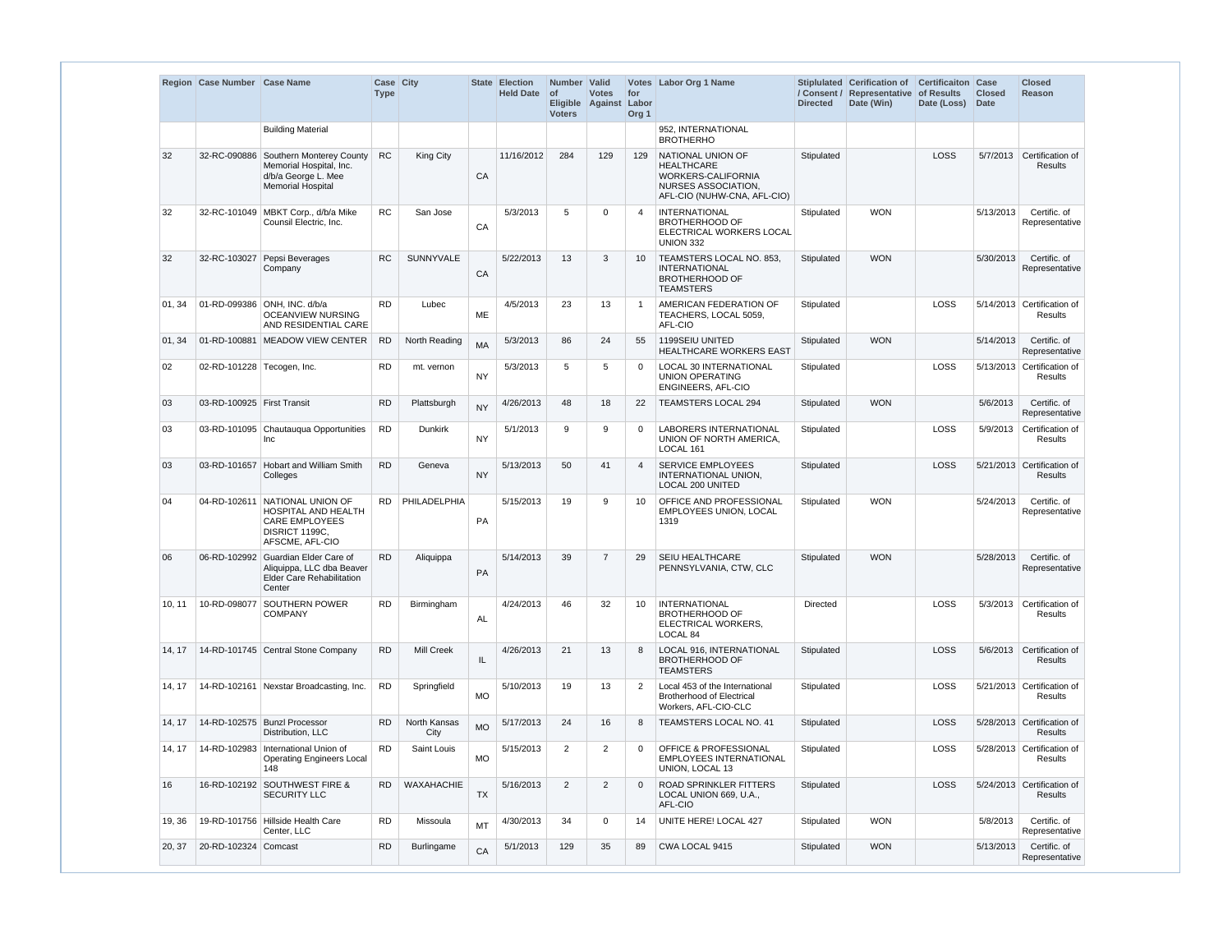|        | Region Case Number Case Name |                                                                                                   | Case City<br><b>Type</b> |                   |           | State Election<br><b>Held Date</b> | Number   Valid<br><b>of</b><br><b>Voters</b> | <b>Votes</b><br>Eligible Against Labor | for<br>Org <sub>1</sub> | Votes Labor Org 1 Name                                                                                           | <b>Directed</b> | Stiplulated Cerification of<br>/ Consent / Representative of Results<br>Date (Win) | <b>Certificaiton Case</b><br>Date (Loss) | <b>Closed</b><br>Date | <b>Closed</b><br><b>Reason</b>               |
|--------|------------------------------|---------------------------------------------------------------------------------------------------|--------------------------|-------------------|-----------|------------------------------------|----------------------------------------------|----------------------------------------|-------------------------|------------------------------------------------------------------------------------------------------------------|-----------------|------------------------------------------------------------------------------------|------------------------------------------|-----------------------|----------------------------------------------|
| 22     |                              | 22-RD-097377   IDEAL WINDOW MFG.<br>INC.                                                          | <b>RD</b>                | <b>BAYONNE</b>    | <b>NJ</b> | 4/24/2013                          | $\Omega$                                     | 34                                     | 39                      | UFCW, LOCAL 888                                                                                                  | Stipulated      | <b>WON</b>                                                                         |                                          | 5/29/2013             | Certific. of<br>Representative               |
| 22     |                              | 22-RD-101005 RUBY'S EWR C-2, LLC<br>d/b/a RUBY'S DINER                                            | <b>RD</b>                | <b>NEWARK</b>     | <b>NJ</b> | 5/4/2013                           | 39                                           | 31                                     | $\overline{1}$          | UNITE-HERE LEGAL<br><b>DEPARTMENT</b>                                                                            | Stipulated      |                                                                                    | LOSS                                     |                       | 5/15/2013 Certification of<br><b>Results</b> |
| 25, 33 |                              | 25-RD-101385   Illinois American Water<br>Company                                                 | <b>RD</b>                | Peoria            | IL        | 5/3/2013                           | 6                                            | 2                                      | $\boldsymbol{4}$        | CHICAGO AND MIDWEST<br>REGIONAL JOINT BOARD.<br>LOCAL 16, WORKERS<br>UNITED/SEIU                                 | Stipulated      | <b>WON</b>                                                                         |                                          | 5/3/2013              | Certific. of<br>Representative               |
| 25, 33 |                              | 25-RD-101422 STANDARD FUSEE<br><b>CORPORATION D/B/A</b><br><b>ORION SAFETY</b><br><b>PRODUCTS</b> | <b>RD</b>                | PERU              | IN        | 5/1/2013                           | 35                                           | 20                                     | 14                      | LOCAL 2958-22, UNITED<br>STEEL, PAPER AND<br>FORESTRY, RUBBER,<br>MANUFACTURING, ENERGY,<br>ALLIED INDUSTRIAL AN | Stipulated      |                                                                                    | LOSS                                     | 5/9/2013              | Certification of<br><b>Results</b>           |
| 25, 33 |                              | 25-RD-102152 Neighbors Rehabilitation<br>Center                                                   | <b>RD</b>                | <b>Byron</b>      | IL        | 5/10/2013                          | 84                                           | 14                                     | 54                      | SEIU HEALTHCARE ILLINOIS<br>AND INDIANA                                                                          | Stipulated      | <b>WON</b>                                                                         |                                          | 5/20/2013             | Certific. of<br>Representative               |
| 27     | 27-RD-073328                 | <b>Balanced Rock Electric,</b><br>Inc.                                                            | <b>RD</b>                | <b>Twin Falls</b> | ID        | 4/25/2013                          | 10                                           | 9                                      | $\overline{1}$          | <b>INTERNATIONAL</b><br><b>BROTHERHOOD OF</b><br>ELECTRICAL WORKERS,<br>LOCAL 449                                | Stipulated      |                                                                                    | LOSS                                     | 5/6/2013              | Certification of<br><b>Results</b>           |
| 27     |                              | 27-RD-099358 Wyoming Machinery<br>Company, Inc.                                                   | <b>RD</b>                | Casper            | <b>WY</b> | 5/2/2013                           | 442                                          | 230                                    | 181                     | INTERNATIONAL UNION OF<br><b>OPERATING ENGINEERS</b><br>(IUOE), LOCAL 800, AFL-CIO                               | Stipulated      |                                                                                    | LOSS                                     |                       | 5/15/2013 Certification of<br><b>Results</b> |
| 30     |                              | 30-RD-101004 Ryder Truck Rental, Inc.<br>d/b/a Ryder Transportation<br><b>Services</b>            | <b>RD</b>                | De Forest         | WI        | 5/6/2013                           | 5                                            | $\overline{4}$                         | $\Omega$                | INTERNATIONAL ASSOCIATION<br>OF MACHINISTS AND<br>AEROSPACE WORKERS,<br>AFL-CIO DISTRICT 10                      | Stipulated      |                                                                                    | <b>LOSS</b>                              |                       | 5/14/2013 Certification of<br><b>Results</b> |
| 32     |                              | 32-RD-102124 KINDER MORGAN<br><b>ENERGY PARTNERS,</b><br>L.P.                                     | <b>RD</b>                | Richmond          | CA        | 5/16/2013                          | 9                                            | 5                                      | 3                       | INTERNATIONAL LONGSHORE<br>AND WAREHOUSE UNION,<br>LOCAL <sub>6</sub>                                            | Stipulated      |                                                                                    | LOSS                                     |                       | 5/24/2013 Certification of<br>Results        |
| 04     |                              | 04-RM-099367 J. Kinderman & Sons, Inc.<br>d/b/a Brite Star Mfg Co.                                | <b>RM</b>                | Philadelphia      | PA        | 4/26/2013                          | 8                                            | 5                                      |                         | UNITED STEEL WORKERS<br><b>INTERNATIONAL UNION</b><br>DISTRICT 10-286                                            | Stipulated      |                                                                                    | LOSS                                     | 5/7/2013              | Certification of<br><b>Results</b>           |
| 04     | 04-RM-100244 NEW MEDIA       | <b>TECHNOLOGY</b><br><b>CHARTER SCHOOL</b>                                                        | RM                       | PHILADELPHIA      | PA        | 4/24/2013                          | 29                                           | 3                                      | 26                      | AMERICAN FEDERATION OF<br>TEACHERS, AFL-CIO                                                                      | Stipulated      | <b>WON</b>                                                                         |                                          | 5/3/2013              | Certific. of<br>Representative               |
| 05     |                              | 05-RM-103895 ABC Supply Co., Inc.                                                                 | <b>RM</b>                | York              | PA        | 5/16/2013                          | 6                                            | 2                                      | $\overline{4}$          | INTERNATIONAL UNION OF<br><b>OPERATING ENGINEERS</b><br>LOCAL 542                                                | Stipulated      | <b>WON</b>                                                                         |                                          | 5/28/2013             | Certific. of<br>Representative               |
| 13     |                              | 13-RM-001770 Pilsen Wellness Center,<br>Inc.                                                      | <b>RM</b>                | Chicago           | IL.       | 4/18/2013                          | 11                                           | $\overline{1}$                         | 10                      | CHICAGO ALLIANCE OF<br><b>CHARTER TEACHERS AND</b><br>STAFF, IFT, AFT, AFL-CIO                                   | Stipulated      | <b>WON</b>                                                                         |                                          | 5/1/2013              | Certific. of<br>Representative               |
| 25, 33 |                              | 25-RM-100983 PORTER HOSPITAL, LLC<br><b>D/B/A PORTER</b><br><b>REGIONAL HOSPITAL</b>              | <b>RM</b>                | VALPARAISO        | IN        | 5/9/2013                           | 18                                           | 9                                      | 9                       | <b>INTERNATIONAL UNION OF</b><br><b>OPERATING ENGINEERS</b><br>LOCAL 399                                         | Stipulated      |                                                                                    | <b>LOSS</b>                              |                       | 5/17/2013 Certification of<br>Results        |

**NLRB Elections with 2 Labor Organization**

Time run: 6/18/2013 10:30:58 AM

|    | Region Case Number Case Name |                                                   | <b>Case City</b><br>Type |                     |           | State Election<br><b>Held</b><br><b>Date</b> | Number Valid<br><b>of</b><br>Eligible Against Labor<br><b>Voters</b> | <b>Votes</b> | for<br>Org 1 | Votes   Labor Org 1<br><b>Name</b>                                | for<br>Labor<br>Org <sub>2</sub> | Votes Labor Org 2<br><b>Name</b>                                           | <b>Directed</b> | / Consent / Representative of Results<br>Date (Win) | Date (Loss) | Stiplulated Cerification of Certificaiton Union To Certify Case | <b>Closed</b><br>Date | <b>Closed</b><br>Reason               |
|----|------------------------------|---------------------------------------------------|--------------------------|---------------------|-----------|----------------------------------------------|----------------------------------------------------------------------|--------------|--------------|-------------------------------------------------------------------|----------------------------------|----------------------------------------------------------------------------|-----------------|-----------------------------------------------------|-------------|-----------------------------------------------------------------|-----------------------|---------------------------------------|
| 02 | 02-RC-101739 100 JOHN        | MAZAL LLC.                                        | <b>RC</b>                | New York            | <b>NY</b> | 5/9/2013                                     | 13                                                                   | $\Omega$     |              | UNITED<br><b>WORKERS OF</b><br>AMERICA<br>LOCAL 621               | 2                                | 32BJ SEIU                                                                  | Stipulated      | <b>WON</b>                                          |             | <b>UNITED</b><br><b>WORKERS OF</b><br>AMERICA<br>LOCAL 621      | 5/17/2013             | Certific. of<br>Representative        |
| 04 | 04-RC-088010 JVK             | <b>OPERATIONS</b><br>LTD, OF NEW<br><b>JERSEY</b> | RC.                      | <b>TURNERSVILLE</b> | NJ        | 4/12/2013                                    | 47                                                                   | 24           | 3            | <b>UNITED</b><br><b>WORKERS OF</b><br><b>AMERICA</b><br>LOCAL 660 | 14                               | PHILADELPHIA<br>JOINT BOARD<br><b>WORKERS</b><br><b>UNITED A/W</b><br>SEIU | Stipulated      |                                                     | <b>LOSS</b> |                                                                 |                       | 5/24/2013 Certification of<br>Results |
| 05 | 05-RC-101720 Ameriguard      |                                                   | <b>RC</b>                | Woodlawn            | MD        | 5/2/2013                                     | 127                                                                  | 6            | 41           | <b>UNITED</b>                                                     | 11                               | MARYLAND                                                                   | Stipulated      | <b>WON</b>                                          |             | <b>UNITED</b>                                                   | 5/24/2013             | Certific. of                          |